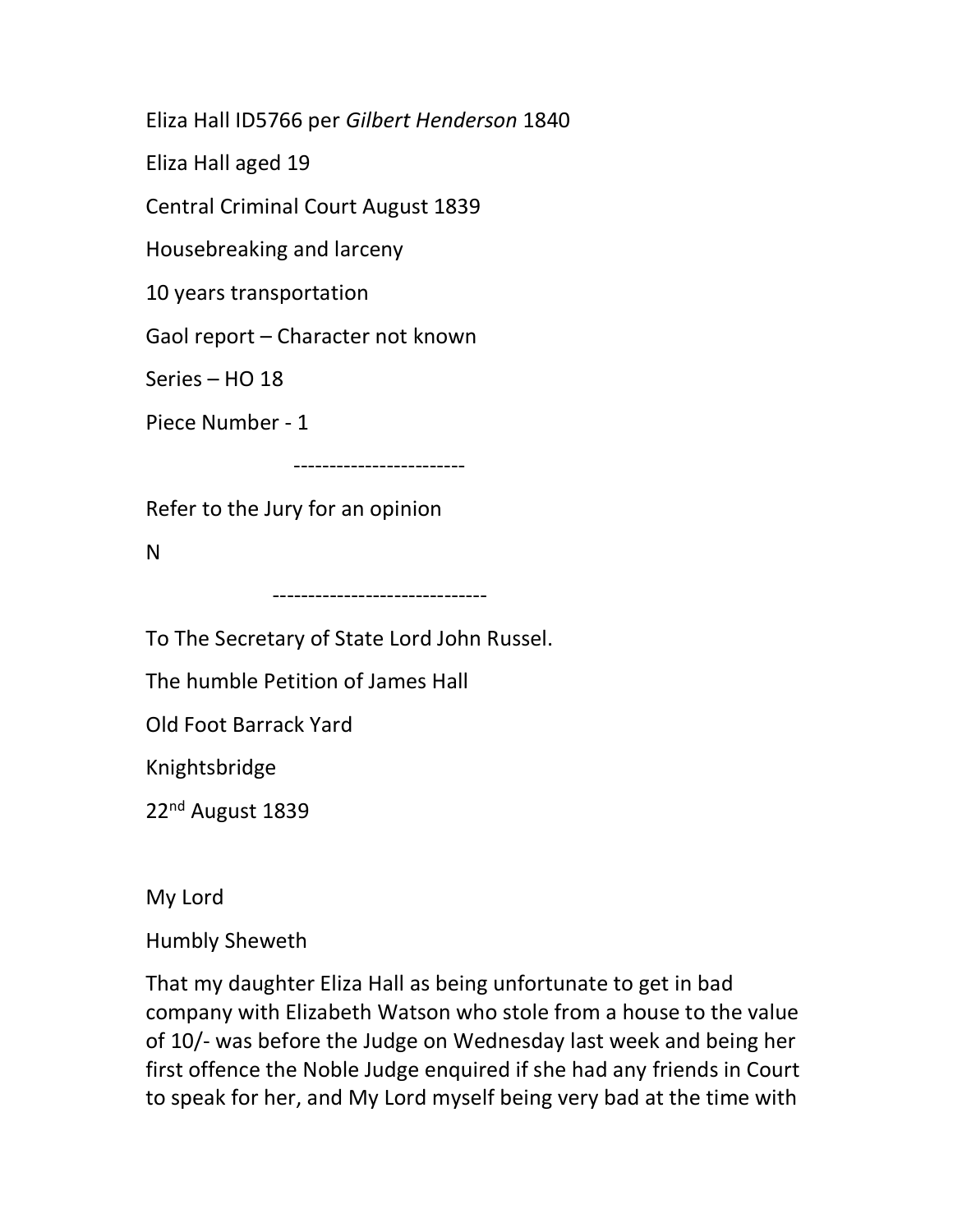the bowel complaint I could not attend so having no friends in Court the Judge stated he should let her off with a short punishment she might come there again so she was sentenced to 10 years transportation it was the second time with the other on my oath My Lord my daughter was never before any Magistrate until this occasion being led into bad company, your Petitioner My Lord humbly begs you will this once extend your gracious mercy for a mild a punishment as you thinks fit, she is 20 years of age and lost her good mother last March 12 months ago or this would never have happened ,do My Lord look over this and your Petitioner will ever pray.

(signed) James Hall – Butler

--------------------------------------

16 Herford Street

26th September 1839

To The Right Honourable Fox-Maule

Sir

In compliance with the desire The Marquis of Normanby did me the honour to express I have perused the enclosed application in behalf of Eliza Hall convicted at the last August Sessions of the Central Criminal Court of Housebreaking and sentenced to ten years transportation.

On referring to the case (which is reported in the Sessions Paper, page 602) I find the prisoner Eliza Hall was taken with the property in her possession and afterwards broke out of prison. There was not any evidence of the previous character of the prisoner at the trial and the Petition transmitted to Secretary of State does not appear to supply the deficiency and I regret to add, I am not prepared to say that any sufficient grounds have been suggested for the mitigation of the sentence.

I am Sir